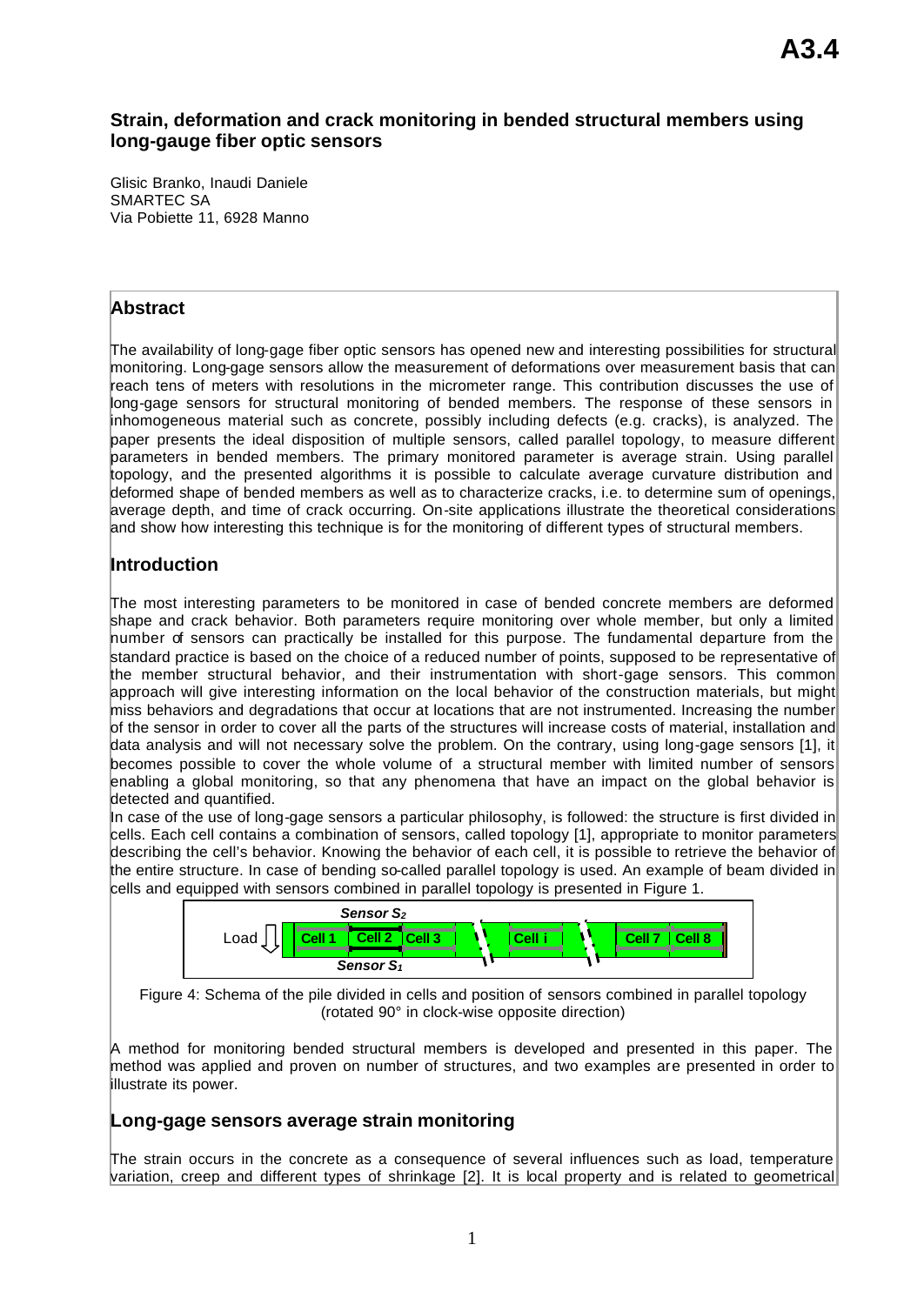position in the material. Concrete is non-homogenous material and has some local defects, such as cracks, air pockets and inclusions. For structural monitoring purposes it is necessary to use sensors that are insensitive to material discontinuities.

The long-gage deformation (average strain) sensor is, conventionally, the sensor with the gage length long enough to minimize the influence of the material local defects to measurement [1]. E.g. in case of cracked reinforced concrete, the gage length of long-gage sensors is to be several time longer than both, maximum distance between cracks and diameter of inclusions. Description of measurement performed by long-gage deformation sensor is presented in Figure 2.

If A and B are anchoring points of the long-gage sensor to the concrete structure as shown in Figure 2, the measurement of the sensor represents the relative displacement between these two point, and is given in Expression 1. The average strain between the points A and B is calculated as a ratio between the measurement and the initial length of the sensor.



Figure 2: Schema of a long-gage sensor installed on a concrete beam with cracks, inclusions and joints

$$
m_s = \varepsilon^* \cdot I_s = \Delta I_{A-B} = u_B - u_A = \int_A^B \varepsilon dI + \sum_A^B \Delta w_C + \sum_A^B \Delta w_J + \sum_A^B \Delta w_I \tag{1}
$$

Where:  $m_s$  – Measured value;  $\Delta I_{A-B}$  – Change in total distance between points A and B (elongation or shortening);  $u_A$ ,  $u_B$  – Total displacements of points A and B in the direction of the active zone of the sensor;  $\epsilon$  – Strain in material;  $\Delta w_C$  – Change in size of crack openings (if any crack);  $\Delta w_J$  – Change in joint opening (if any joint); Δw<sub>I</sub> – Change in inclusion dimension (if any inclusion); ε - Average strain over the length of sensor;  $I_s$  – Length of the sensor.

The long-gage sensor measurement does not make difference if the source of deformation is in strain of concrete or in width of crack openings. Therefore this measurement shows behavior of monitored element (beam) on a structural level, considering the reinforced concrete as a homogenous material. The total strain is a consequence of several sources, but can be simplified and presented as follows [2]:

$$
\varepsilon_{t} = \frac{\sigma_{t}}{E_{t}} \cdot (1 + K_{\varphi t}) + \alpha_{\tau} \cdot \Delta T_{t} + \varepsilon_{\text{sh},t}
$$
\n(2)

Where:  $\sigma$ - Stress; K<sub>o</sub> - Creep coefficient; E – Young modulus;  $\alpha_T$  – Thermal expansion coefficient;  $\Delta T$  -Temperature variation;  $\varepsilon_{\rm sh}$  - Shrinkage; t - indicates time with respect to an initial time  $t_0$ .

Long-gage sensors can be combined in different topologies and networks, depending on geometry and type of monitored structure [1]. In this paper we concentrates to parameters related to bended structural members only.

## **Parallel topology**

The parallel topology is used for monitoring of parts of structure subjected to bending. It consists of two parallel sensors with equal gage lengths installed at different levels of structural member cross-section. Direction of sensors corresponds by preference to the directions of normal strain lines. Initial position of the sensors (before cracking), concerned geometrical value of the cross-section and the coordinate system are presented in Figure 3A. Distribution of strain as well as change in coordinates and displacement of neutral axis due to cracking are presented in Figure 3B. Non-cracked concrete is in gray while the cracked concrete is in white in both figures.

The following set of indexes is used for the further analysis: 0 denotes the initial state at time  $t_0$ ;  $*$  denotes the average value; F denotes influence of internal forces and *⊕* denotes influence of creep. Note that the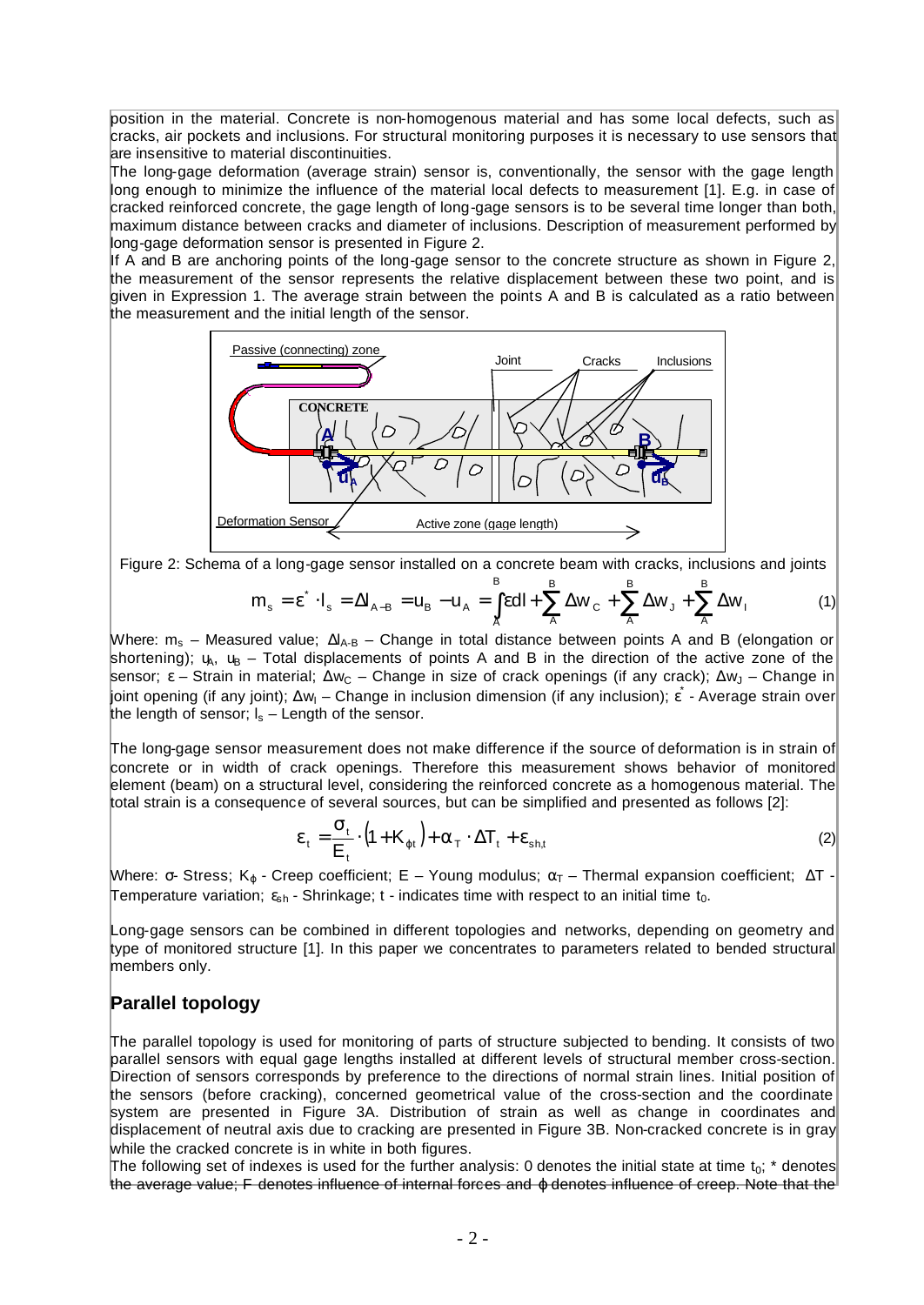values of  $y_{20}$  and  $y_{2t}$  are negative according to coordinate system presented in Figure 2, and that they do not have the same origin since the position of the neutral axis n-n is changed due to cracks.



Figure 3: Parallel topology in a segment of non-cracked (A) and cracked (B) concrete beam

The average strain in the Cell at the position of sensors 1 and 2 are expressed from measurements at time t:

$$
\varepsilon_{\text{t}}^* = \frac{m_{\text{st}}}{I_{\text{s}}} = \varepsilon_{\text{1F}t}^* + \varepsilon_{\text{1qt}}^* + \varepsilon_{\text{1T}t}^* + \varepsilon_{\text{1sht}}^*; \ \varepsilon_{\text{2t}}^* = \frac{m_{\text{s2t}}}{I_{\text{s}}} = \varepsilon_{\text{2F}t}^* + \varepsilon_{\text{2qt}}^* + \varepsilon_{\text{2T}t}^* + \varepsilon_{\text{2sht}}^*.
$$

The average thermal strain is calculated as:  $\epsilon_{\text{1}t}^* = \alpha_{\text{\tiny T}} \cdot \Delta T_{\text{1}t}^*$  $\varepsilon_{1\text{TL}}^* = \alpha_{\text{TL}} \cdot \Delta T_{1\text{t}}^*$ ;  $\varepsilon_{2\text{TL}}^* = \alpha_{\text{TL}} \cdot \Delta T_2^*$  $T \stackrel{\cdot}{\rightharpoonup} \mathbf{1}$  2t  $\varepsilon_{2\text{Tr}}^* = \alpha_{\text{T}} \cdot \Delta T_{2\text{t}}^*$  (4)

Thus, to determine the thermal strain it is necessary to measure temperature, e.g. at the middle of the sensors 1 and 2 with assumption that the temperature variation distribution is linear over the whole Cell. It is also necessary to know the value of thermal expansion coefficient  $\alpha$ <sub>τ</sub>. Thermal expansion coefficient depends mainly on concrete maturity and humidity, but approximately 14 hours after the pouring it can be considered as constant with good accuracy.

The deformation due to shrinkage cannot be determined directly. It can only be estimated by comparison with non-loaded samples of the same concrete, or using some prediction formula [2]. The influences due to internal forces and creep at position of sensors is then calculated as:

$$
\varepsilon_{1F+\varphi t}^* = \varepsilon_{1Ft}^* + \varepsilon_{1\varphi t}^* = \frac{m_{s1t}}{I_s} - \varepsilon_{1Tt}^* - \varepsilon_{1s h,t}^*; \ \varepsilon_{2F+\varphi t}^* = \varepsilon_{2Ft}^* + \varepsilon_{2\varphi t}^* = \frac{m_{s2t}}{I_s} - \varepsilon_{2Tt}^* - \varepsilon_{2s h,t}^* \tag{5}
$$

#### **Curvature and deformed shape determination**

In parallel topology, the sensors installed at different levels in cross-section will measure different values of average strain allowing monitoring of average curvature in the cell. The average curvature is calculated assuming that the Bernoulli hypothesis [3] is satisfied (plane cross-sections of the beam remain plane under loading) using the following expression:

$$
\kappa_{t}^{*} = \frac{1}{r_{t}} = \frac{m_{1,t} - m_{2,t}}{I_{s}} \cdot \frac{1}{h} = \left(\varepsilon_{1F + \varphi t}^{*} - \varepsilon_{2F + \varphi t}^{*}\right) \cdot \frac{1}{h} + \left(\varepsilon_{1Tt}^{*} - \varepsilon_{2Tt}^{*}\right) \cdot \frac{1}{h} = \kappa_{F + \varphi t}^{*} + \kappa_{Tt}^{*}
$$
(6)

Where:  $\kappa$  – Average curvature of cell;  $r$  – Curving radius of cell;  $\kappa_{F+<sub>0</sub>}$  – Average curvature of cell due to internal forces and creep;  $\kappa_T$  – Average curvature of cell due to temperature gradient.

If monitored part of structure contains representative number of cells equipped with parallel topology (e.g. for beams the minimum number is three) then the average curvature can be monitored in each cell, and consequently the distribution of curvature over entire monitored part of structure can be retrieved. Deformed shape of monitored part of the structure is obtained by double integration [3] of curvature. If, in addition, two characteristics related to absolute displacement are monitored (e.g. displacements in two points or one displacement and one rotation) and these characteristics are used as boundary conditions for double integration, then it is possible to determinate absolute displacement perpendicular to direction of sensors (see examples in next sections). Since the curvature is directly proportional to bending moment, the distribution of curvature helps to qualitatively determinate distribution of bending moments.

#### **Crack characterization**

Using appropriate algorithms it is possible to characterize the crack using the parallel topology [4]. The structural cracks will occur only due to stress and creep influence. Therefore, influence of temperature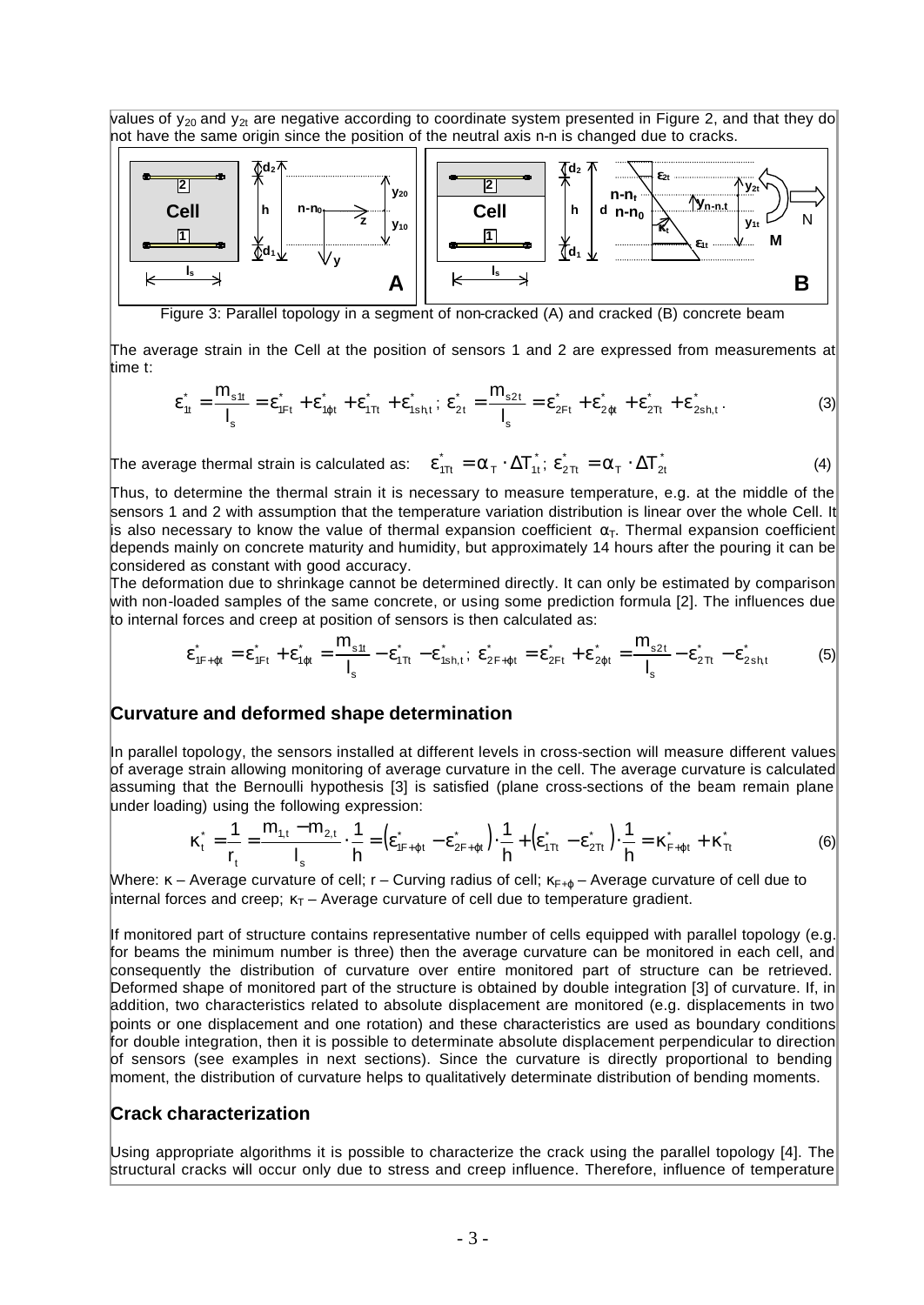and shrinkage must be subtracted from total strain measured by sensors. If the sensors are installed on a non-deformed structure, before the pouring of concrete, then the initial state is non-cracked and position of sensors with respect to the neutral axis is known (values  $y_{10}$  and  $y_{20}$ ). The neutral axis does not move until the cracks occur. After the cracking, the neutral axis will change position due to redistribution of strain. If the Bernoulli's hypothesis is valid for the cracked beams, i.e. cross-section remains plane and perpendicular to the neutral axis after the deformation, then the position of the sensors 1 and 2 with respect to new neutral axis n-n<sub>t</sub> at the time t (see Figure 3) is determined as follows:

$$
y_{1t} = \frac{\varepsilon_{1F+\varphi t}^{*}}{\varepsilon_{1F+\varphi t}^{*} - \varepsilon_{2F+\varphi t}^{*}} \cdot h \; ; \; y_{2t} = \frac{\varepsilon_{2F+\varphi t}^{*}}{\varepsilon_{1F+\varphi t}^{*} - \varepsilon_{2F+\varphi t}^{*}} \cdot h \tag{7}
$$

When calculated these values we are able to determinate following parameters:

1. **The time of crack occurring tcor** corresponds to the time when the neutral axis starts to move, i.e. to the time when the values  $y_1$  and  $y_2$  change:

$$
t_{ocr}: y_{1tor} \neq y_{10} \text{ and } y_{2tor} \neq y_{20}
$$
 (8)

2. **The ultimate strain of concrete ecu** (maximal tensional strain) is approximately equal to the strain at the bottom point of the cross-section at the time  $t_{ocr-1}$  immediately before the cracks occur:

$$
\varepsilon_{\rm cu} = \frac{y_{10} + d_1}{y_{10}} \cdot \varepsilon_{1F + \varphi t_{\rm ocf-1}}^* \tag{9}
$$

3. **The approximate average cracks depth at the time t (dct)** is approximately equal to distance form bottom of the cross-section to the neutral axis  $n - n_t$ :

$$
d_{ct} = y_{1t} + d_1 \tag{10}
$$

4. **The average cracks depth at the time t** is obtained improving Expression 10 by taking into account the tensioned part of the concrete next to the neutral axis:

$$
d_{\rm ct}^i = d_{\rm ct} - \frac{\varepsilon_{\rm cu}}{\varepsilon_{1F + \varphi t}^* - \varepsilon_{2F + \varphi t}^*} \cdot h \tag{11}
$$

5. Bottom **crack width sum over the length of sensor S<sup>w</sup>ct:**

$$
\sum w_{\rm ct} = \left(\varepsilon_{1F + \varphi t}^{*} - k_{\rm w} \cdot \varepsilon_{\rm cu}\right) \cdot \frac{y_{1t} + d_{1}}{y_{1t}} \cdot I_{\rm s}
$$
\n(12)

Where  $k_w$  – correction coefficient (0  $\leq$  k<sub>w</sub>  $\leq$  1), which takes into account strain in the concrete between two cracks.

6. If the number of cracks over the length of sensor n<sub>ct</sub> is known, then **the average opening of the crack** at the time t,  $W_{\text{ct}}$  is calculated:

$$
w_{\text{ct}}^* = \frac{\sum w_{\text{ct}}}{n_{\text{ct}}}.
$$
 (13)

#### **On-site deformed shape monitoring**

The North and South Versoix bridges are two parallel twin bridges. Each one supported two lanes of the Swiss national highway A9 between Geneva and Lausanne. The bridges are classical ones consisting in two parallel pre-stressed concrete beams supporting a 30 cm concrete deck and two overhangs. In order to support a third traffic lane and a new emergency lane, the exterior beams were widened and the overhangs extended. Because of the added weight and pre-stressing, as well as the differential shrinkage between new and old concrete, the bridge bends (both horizontally and vertically) and twists during the construction phases. In order to optimize the concrete mix and to increase the knowledge on the long-term behavior and performance, the bridge is instrumented with more than hundred SOFO [5] fiber optic sensors. Position of sensor in the cross-section is presented in Figure 4. Parallel topology is used for monitoring in horizontal and vertical plan.

The horizontal and vertical displacements of the first two spans of the bridge were calculated using the double-integration algorithm previously cited. Figure 5 shows the horizontal displacement of the two spans of the bridge as calculated by the algorithm, for different times and relative to the line Abutment-Pile 2. The observed 'banana' effect is due to the shrinkage of the concrete of the new exterior overhang. This effect stabilizes to a value of 5 mm of horizontal lateral displacement after one month.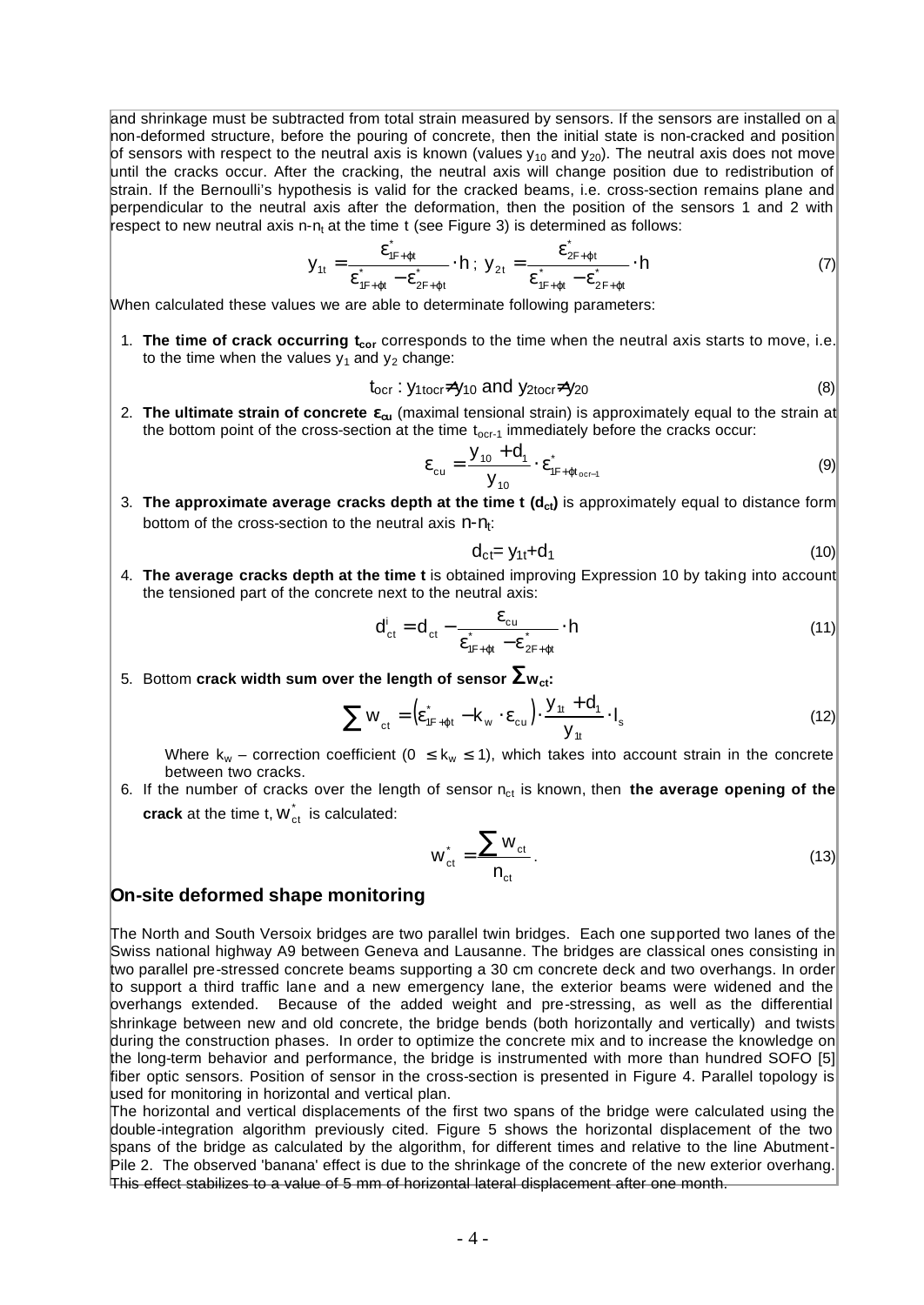

Figure 4: Position of sensors in cross-section of Versoix bridge

During a load test, after the end of construction works, the vertical displacement of the bridge was also monitored using the SOFO fiber optic sensors. Figure 6 shows the measurement with SOFO (Vertical Displacement Calculated) compared to those obtained with traditional invar dial gages. The error of the algorithm is estimated from the deviation from a flat surface of the section deformations. The algorithm (Vertical Displacement Calculated) retrieves within in the error interval the position of the first pile (not entered as a boundary condition) and matches the vertical displacement measured with the dial gages.



Figure 5: Evolution of horizontal displacement provoked by shrinkage of new concrete

Figure 6: Vertical displacement during the load test and comparison with dial gages

## **On-site crack characterization**

The method carried out in previous section was applied in case of pile loaded by horizontal force. The force was applied at the head of the pile, and the magnitude increased step-by-step. The pile was divided in several cells, and each cell was equipped with the parallel topology. The deformation of the cell 2 was maximal, thus only this cell is presented here, while the analysis of other cells is similar. The SOFO longgage fiber optic sensors are used. Schema of the test is presented in Figure 1, and is to be observed as rotated for 90° in a clock-wise direction. The evolution of the load as well as the average strains measured by sensors  $S_1$  and  $S_2$  are respectively presented in Figure 7.



The test is performed in less than six hours; therefore, the shrinkage and the creep deformation can be neglected. Since the cell 2 was approximately 8 m deep in soil, the thermal influence was minimal and